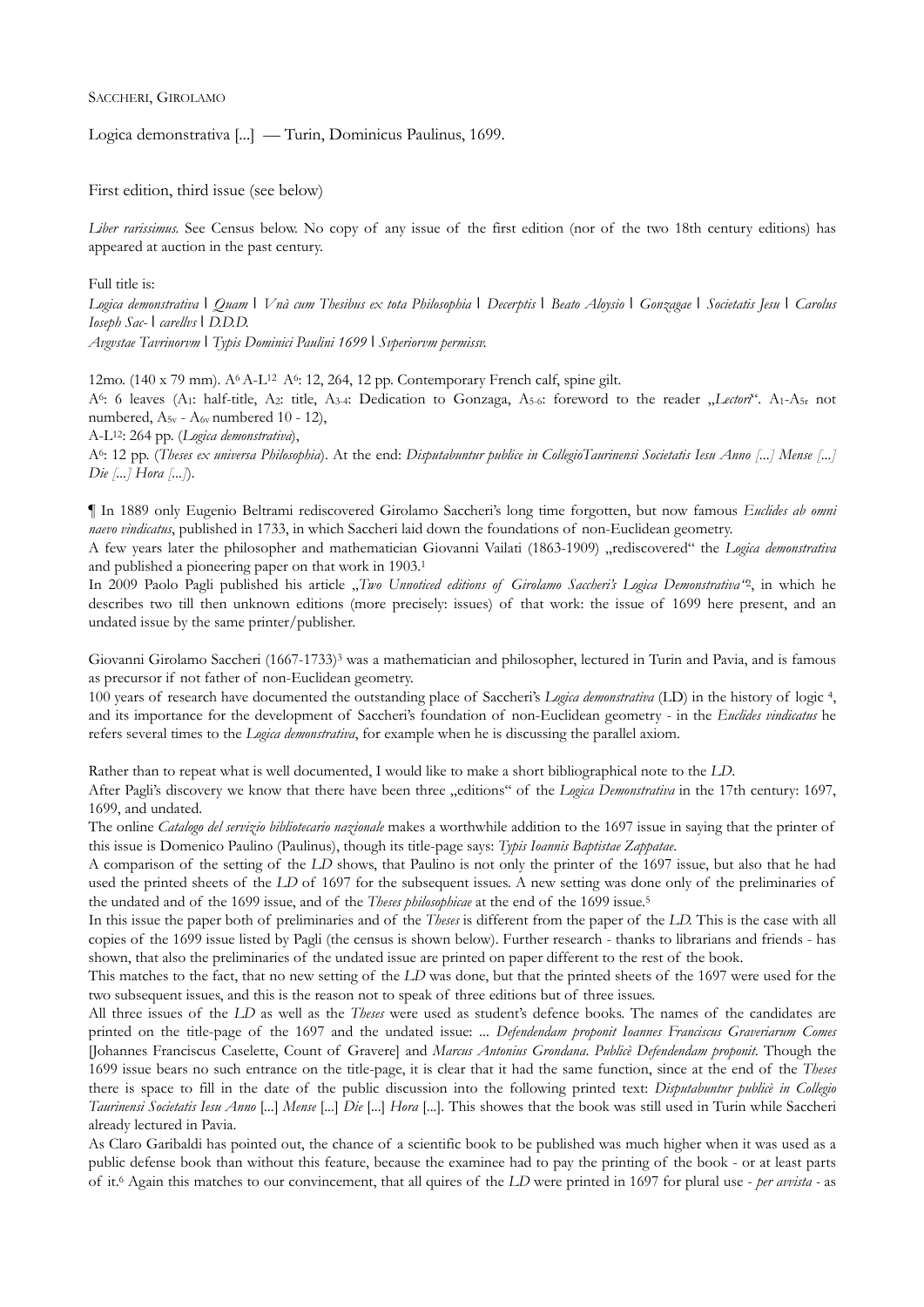defence book and not to be used in 1697 only. Why print 10 copies only for one candidate, when certainly more candidates are still to come?

Since we find the same quality of paper throughout the book in the 1697 issue, but different papers in the two subsequent issues, and since we find the same text and setting of the *Theses* in the 1697 and the undated issue, but a new text of the *Theses* in the 1699 issue, I suggest a different chronology of issues than Pagli (Undated, 1697, 1699):

|                | 1st issue                                          | 2nd issue                                | 3rd issue                    |
|----------------|----------------------------------------------------|------------------------------------------|------------------------------|
| author         | anonymous                                          | anonymous                                | "Carolus Joseph Saccarellus" |
| date           | 1697                                               | (1698)                                   | 1699                         |
| place          | Turin                                              | Turin                                    | Turin                        |
| publisher      | Zappata                                            | Paulino                                  | Paulino                      |
| printer        | Paulino                                            | Paulino                                  | Paulino                      |
| dedicatee      | Victor Amadeus II.                                 | Idem                                     | Aloysius Gonzaga             |
| examinee       | J. F. Caselette                                    | M. A. Grondana                           | n. n.                        |
| format         | 12mo                                               | 12mo                                     | 12mo                         |
| signatures     | $+$ <sup>6</sup> A-L <sup>12</sup> M <sup>12</sup> | $\P^6$ A-L <sup>12</sup> M <sup>12</sup> | $A^6A - L^{12}A^6$           |
| pagination:    |                                                    |                                          |                              |
| preliminaries  | $12(1-4 \text{nn})$                                | $12(1-8 \text{nn})$                      | $12(1-9 \text{nn})$          |
| Log. demonstr. | $1 - 264$                                          | $1 - 264$                                | $1 - 264$                    |
| Theses philos. | 265-287                                            | 265-287                                  | 12                           |
| P(aper)        | P1: throughout                                     | P2: prelims                              | P3: Prelims, Theses          |
|                |                                                    | P1: LD, Theses                           | P1:LD                        |

Census following Pagli 7:

1697: 3 copies Bibl. del Seminario vescovile - Asti Bibl. del Seminario vescovile - Biella Bibl. Naz. Braidense - Milano

(1698): 7 copies Bibl. del Seminario vescovile - Asti Convento di S. Giuseppe - Asti Bibl. del Sem. arcisvescovile - Turin Bibl. provinciale dei Fratri Minori Capuccini - Turin Bibl. Naz. Centrale ... - Roma (2 copies) Bibl. Nacional de Espana - Madrid

1699: 3 copies & 1 incomplete copy Bibl. del Sem. arcisvescovile - Turin Bibl. Universitaria di Cagliari Médiathèque J.-J. Rousseau - Chambéry Bibl. del Seminario vescovile - Asti (incomplete: lacking first and last quires)

3 1667 - 1733

**–––––––––––––––––––––——————————** 

1694, was commanded to teach philosophy and polemic theology in the *Collegio dei Gesuiti* of Turin

 1697, *Logica demonstrativa* was published in Turin; S. was sent to Pavia to lecture philosophy and theology, and since 1699 mathematics

<sup>1</sup> Vailati, G. *Di un'opera dimenticata del P. Girolamo Saccheri ('Logica demonstrativa' 1697)*, Rivista Filosofica, 1909, 6, n. 4. Republished in Vailati, *Scritta*, Bologna 1987, vol. 2, pp. 212-219.<br><sup>2</sup> P. Pagli, *Two Unnoticed Editions* ..., in: *History and Philosophy of Logic*, 30 (Nov. 2009), pp. 331-340. Please note, that Pagli has

the correct pagination of the 1699 issue on page 336 only.

 <sup>1667, 5</sup>th Sept., born near San Remo

 <sup>1685,</sup> entered the Jesuit order

 <sup>1690,</sup> terminated his novitiate in Genova, was sent to the *Collegio de Brera* in Milan to teach grammar and to study philosophy and theology; amongst his most influential teachers were the mathematicians Tommaso and Giovanni Ceva